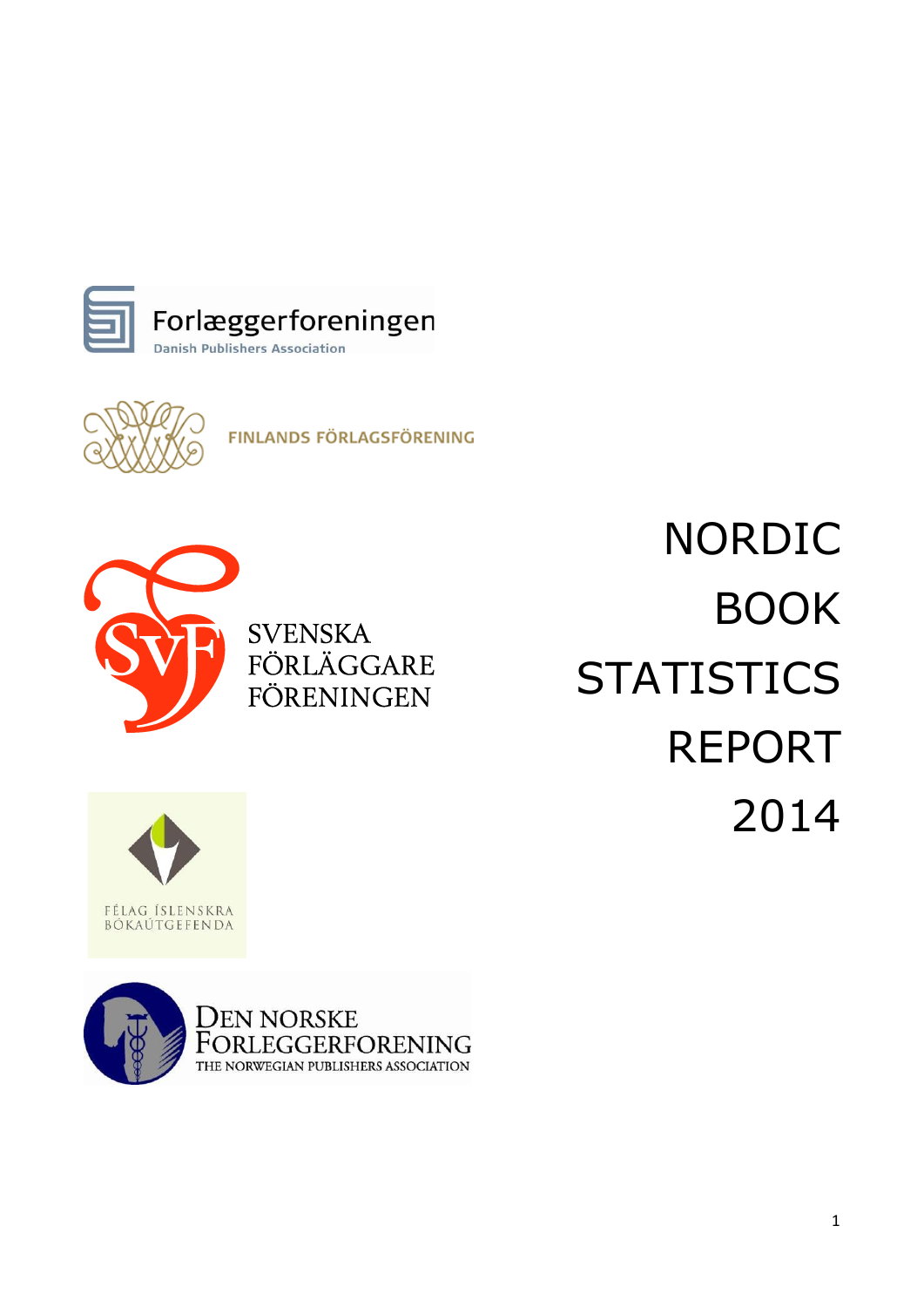# Innholdsfortegnelse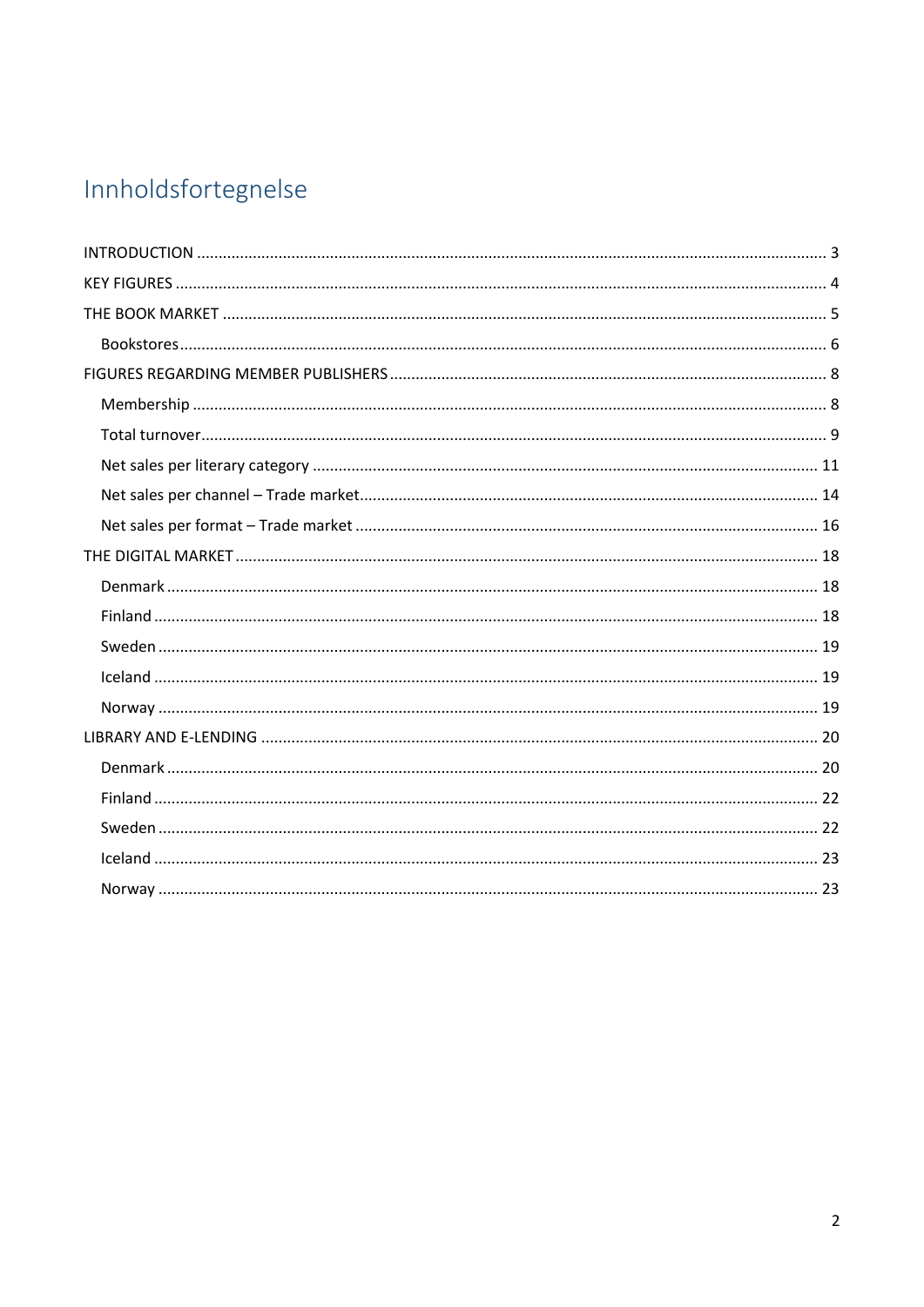# <span id="page-2-0"></span>INTRODUCTION

The publisher associations in Denmark, Finland, Iceland, Sweden and Norway produce this report jointly in an effort to give its members updated information and a good tool for analyzing their markets.

The book market is difficult to measure and analyze. The large number of new books published each year, the large number of publishers and the variety of distribution channels is a challenge for those who want to collect reliable statistical information.

International comparison is often difficult to make due to legal and structural differences between countries. In spite of the geographic and historic closeness between the Nordic countries, there are considerable differences in the structure. Extended comments are therefore crucial.

In this report we summarize the most important issues and issues where there is comparable figures. In the box below we have estimated figures for the total market. Currency calculation is based on year-end date currency rate. The figures includes both paperbooks, other physical products and digital downloading.

We hope that this report will be of interest to our members, to others working in the book industry and to all others who are interested in the development of book publishing in the Nordic countries.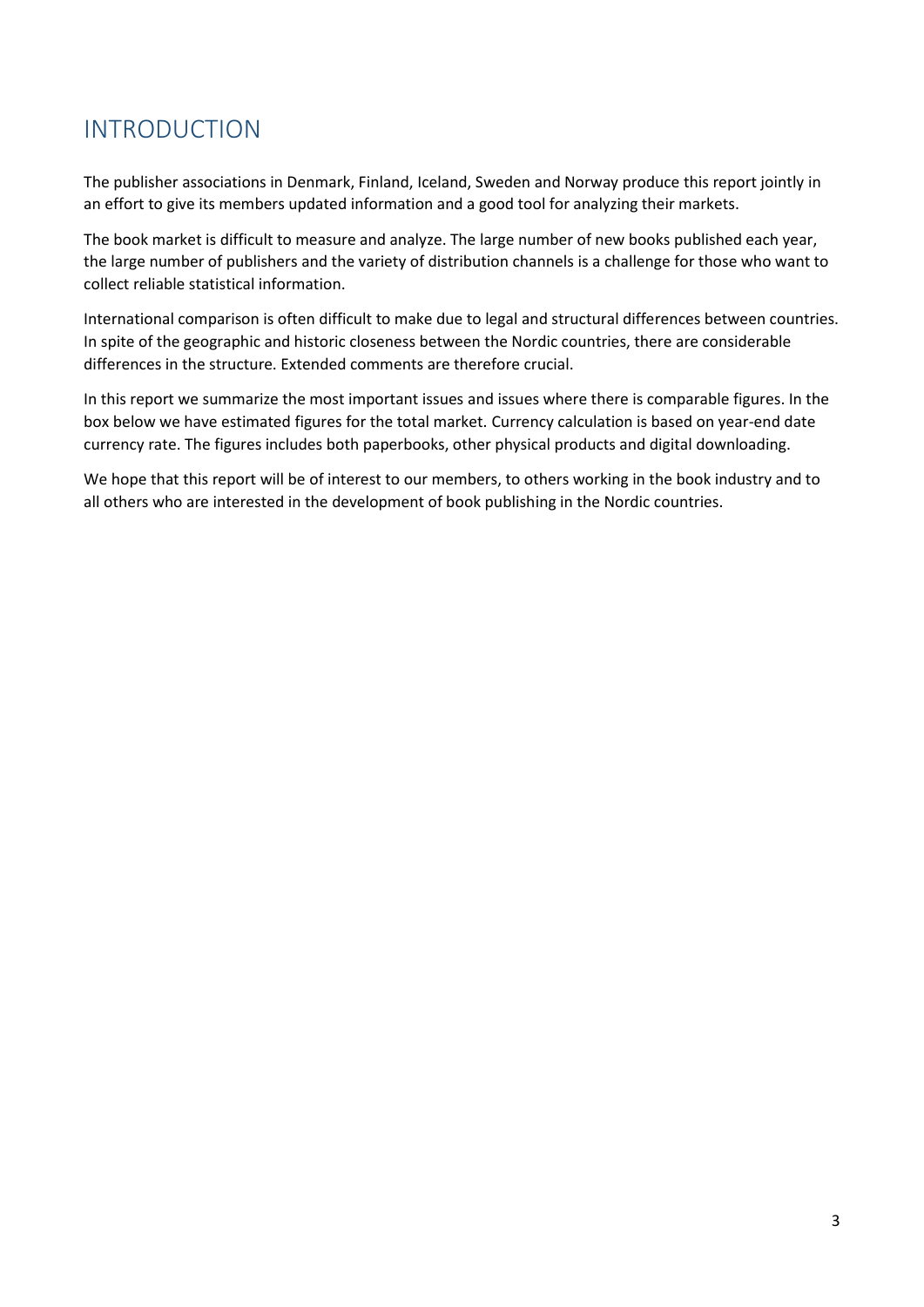# <span id="page-3-0"></span>KEY FIGURES

|                | Number of<br>inhabitants in<br>millions (Mio) | Number of<br>bookstores:<br>physical/internet | <b>Number of</b><br><b>inhabitants</b><br>per bookstore | Number of<br>other<br>retailers<br>(estimate) | VAT:<br>in general/on<br>books / on<br>downloadables |
|----------------|-----------------------------------------------|-----------------------------------------------|---------------------------------------------------------|-----------------------------------------------|------------------------------------------------------|
| <b>Denmark</b> | 5,62 Mio                                      | 342/17                                        | 15 655                                                  | 2 200                                         | 25 %/25 %/ 25%                                       |
| <b>Sweden</b>  | 9,75 Mio                                      | 400/3                                         | 24 3 7 5                                                | 5 0 0 0                                       | 25 %/6 %/ 25%                                        |
| <b>Finland</b> | 5,47 Mio                                      | 239/2                                         | 22 697                                                  | 2 400                                         | 24 %/10 %/ 24 %                                      |
| <b>Norway</b>  | 5,18 Mio                                      | 569/13                                        | 8 9 0 0                                                 | 3 000                                         | 25 %/0 %/25 %                                        |
| <b>Iceland</b> | 0,33 Mio                                      | 28/3                                          | 10 645                                                  | 125                                           | 25,5% / 7% / 7%                                      |

|                | Gross sales /<br>Total market *<br>local currency<br>(estimate) | Gross sales /<br>Total market *<br>recalculated in<br><b>EUR</b> | <b>Average sales</b><br>pr inhabitant<br>(estimate in<br>EUR) | <b>Price</b><br>level<br>index<br>$2014**$ | Average sales pr<br>inhabitant<br>(adjusted with<br>price level<br>index) per 2014 |
|----------------|-----------------------------------------------------------------|------------------------------------------------------------------|---------------------------------------------------------------|--------------------------------------------|------------------------------------------------------------------------------------|
| <b>Denmark</b> |                                                                 |                                                                  |                                                               |                                            |                                                                                    |
| <b>Sweden</b>  | 6 350 mSEK                                                      | 699 mEUR $*$                                                     | 72 EUR*                                                       | 1,09                                       | 65,8                                                                               |
| <b>Finland</b> | 504 mEUR $*$                                                    | 504 mEUR*                                                        | 92 EUR*                                                       | 1,00                                       | 92,0                                                                               |
| <b>Norway</b>  | 5 522 mNOK*                                                     | $615$ mEUR*                                                      | 119 EUR*                                                      | 1,32                                       | 89,8                                                                               |
| <b>Iceland</b> | 4 588 mISK*                                                     | 28 mEUR*                                                         | 83 EUR*                                                       | 1,09                                       | 75,9                                                                               |

#### \*Excl VAT

\*\*Statistisk sentralbyrå's price level index, Price level index is defined as purchasing power parity divided with currency rate. The price level index expresses the price level for a given country, related to one or several other countries.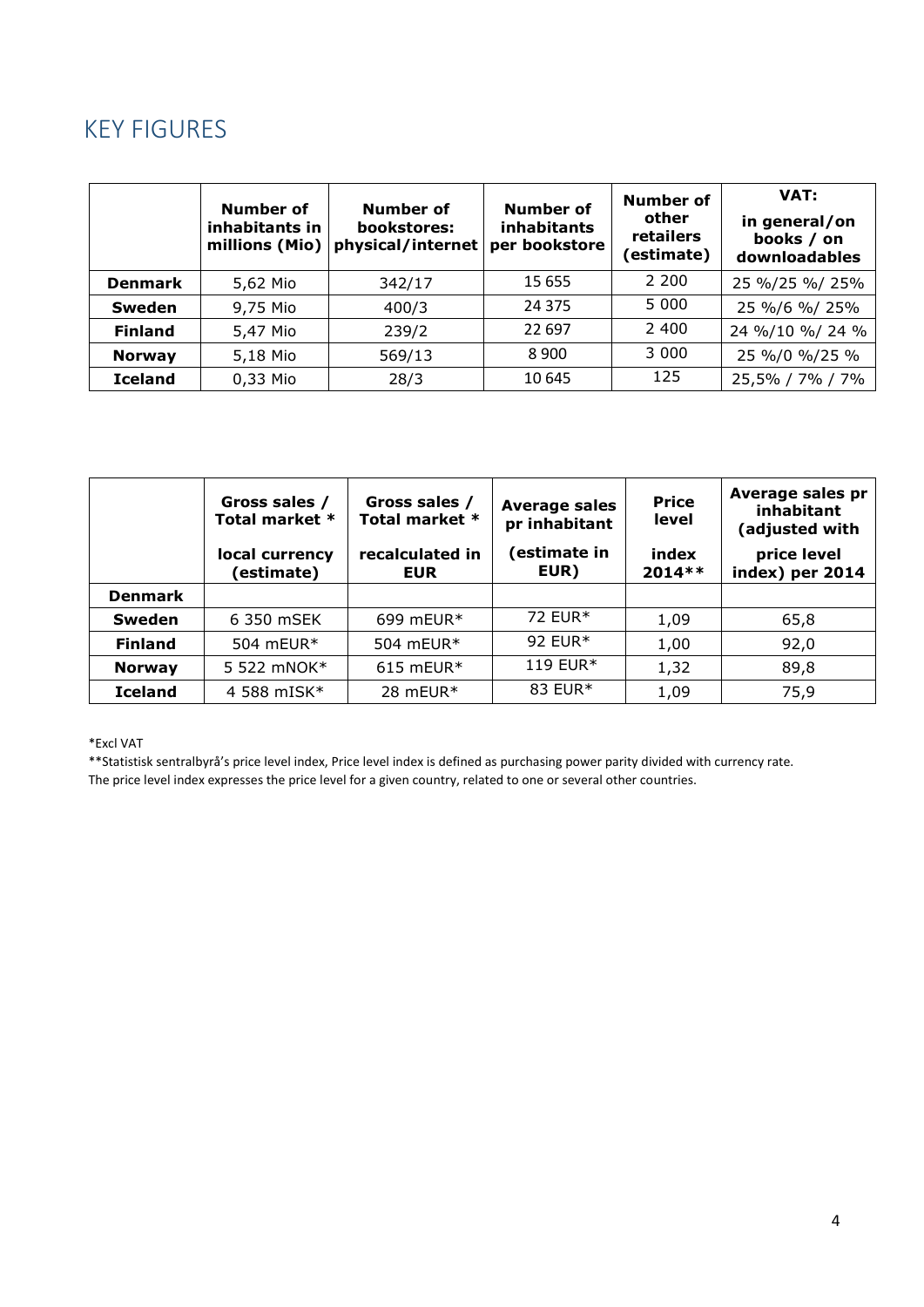# <span id="page-4-0"></span>THE BOOK MARKET

The charts below show an estimate of the total book market, made by the publishers association in each country. The percentage includes both paper books, other physical products and digital downloading/streaming.

Figures are based on estimates of the relationship between the publisher's price and the consumer price in different sales channels and of the market outside the publishers associations.

Private imported books are not included.

Denmark does not have consumer price figures for the last two years.

In the following chart, sales for Denmark, Iceland, Norway and Sweden are converted into Euros. This implicates that changes in the exchange rates affect the charts below. The big decline in Norway's figures in 2014 is mainly caused by weakening of the Norwegian Krone.



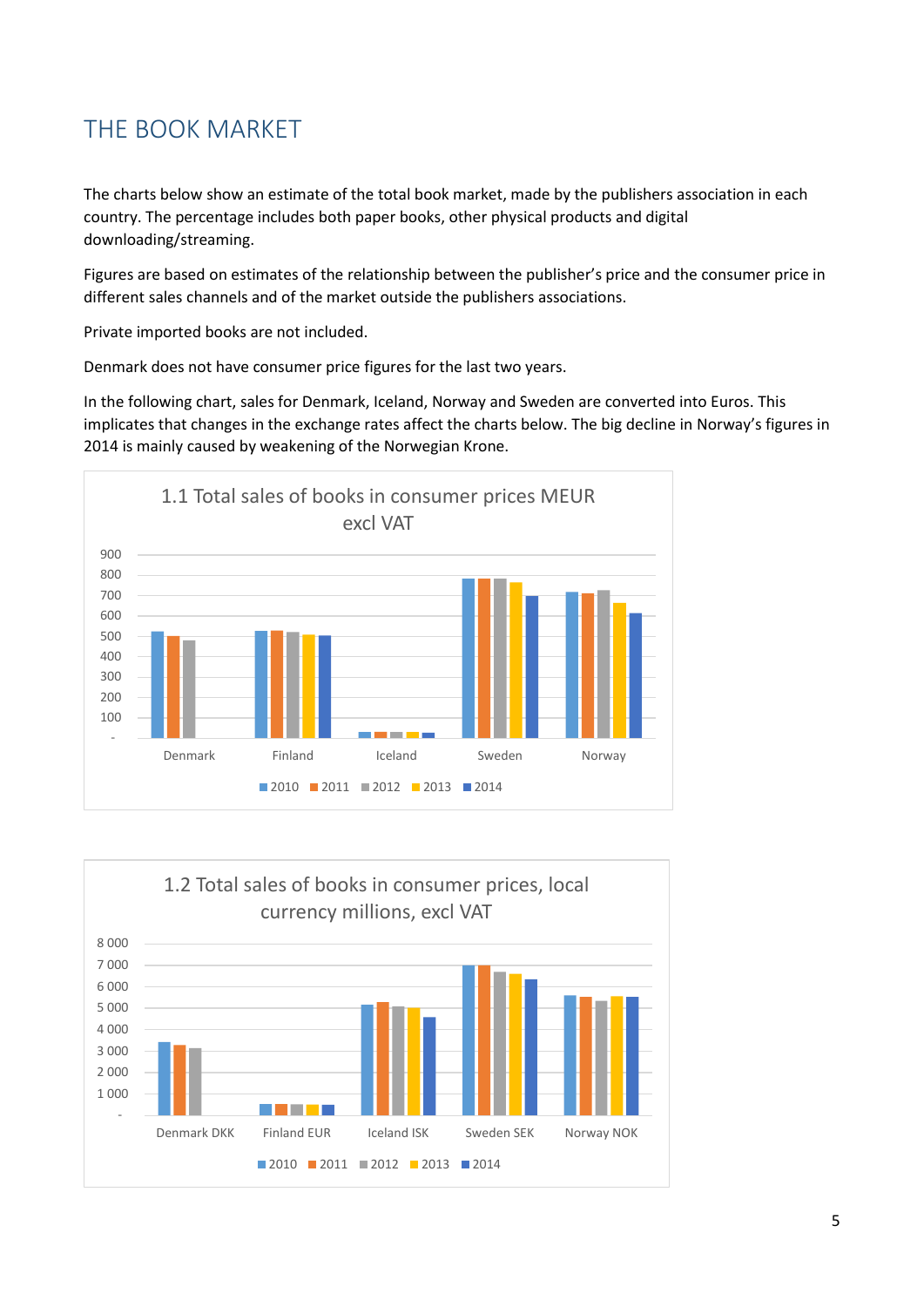

The Icelandic currency (ISK) is divided with 100 to make the chart readable.

This chart shows the development in the turnover per capita in each country without influence in currency rate changes.



# <span id="page-5-0"></span>Bookstores

In the deregulated markets in Sweden and Finland, there is no generally accepted definition of a bookstore. The count is therefore not precise.

The figures for Finland, Sweden and Norway in this chart refer to stores with a wide selection of books. These countries have a large number of outlets outside the specialised bookstores, for example supermarkets, grocery stores, petrol stations.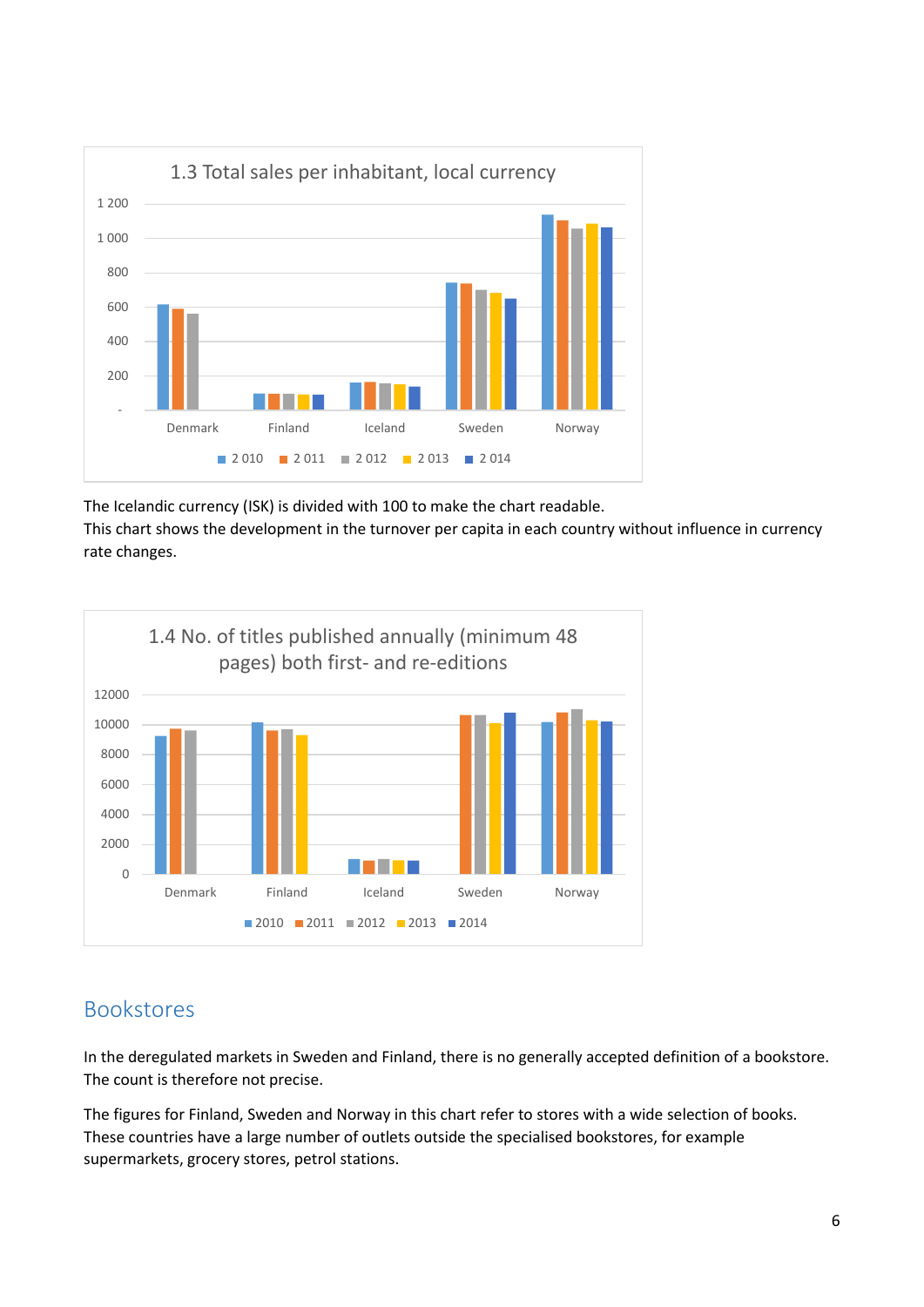Denmark and Norway with contractual relationships between publishers and booksellers can produce more precise statistics on the number of bookstores. In this chart, the figures for Denmark show stores with more than 200 titles in stock.

Finland: There are in total 239 bookstores, whereof 164 are members of the bookstore association. Denmark: 37 of the physical stores are academic bookstores. 10 physical bookstores are located in Greenland and the Faroe Islands.



\* Members of the bookstore association



Norway: Due to merging of companies the number of internet bookstores has decreased in 2014.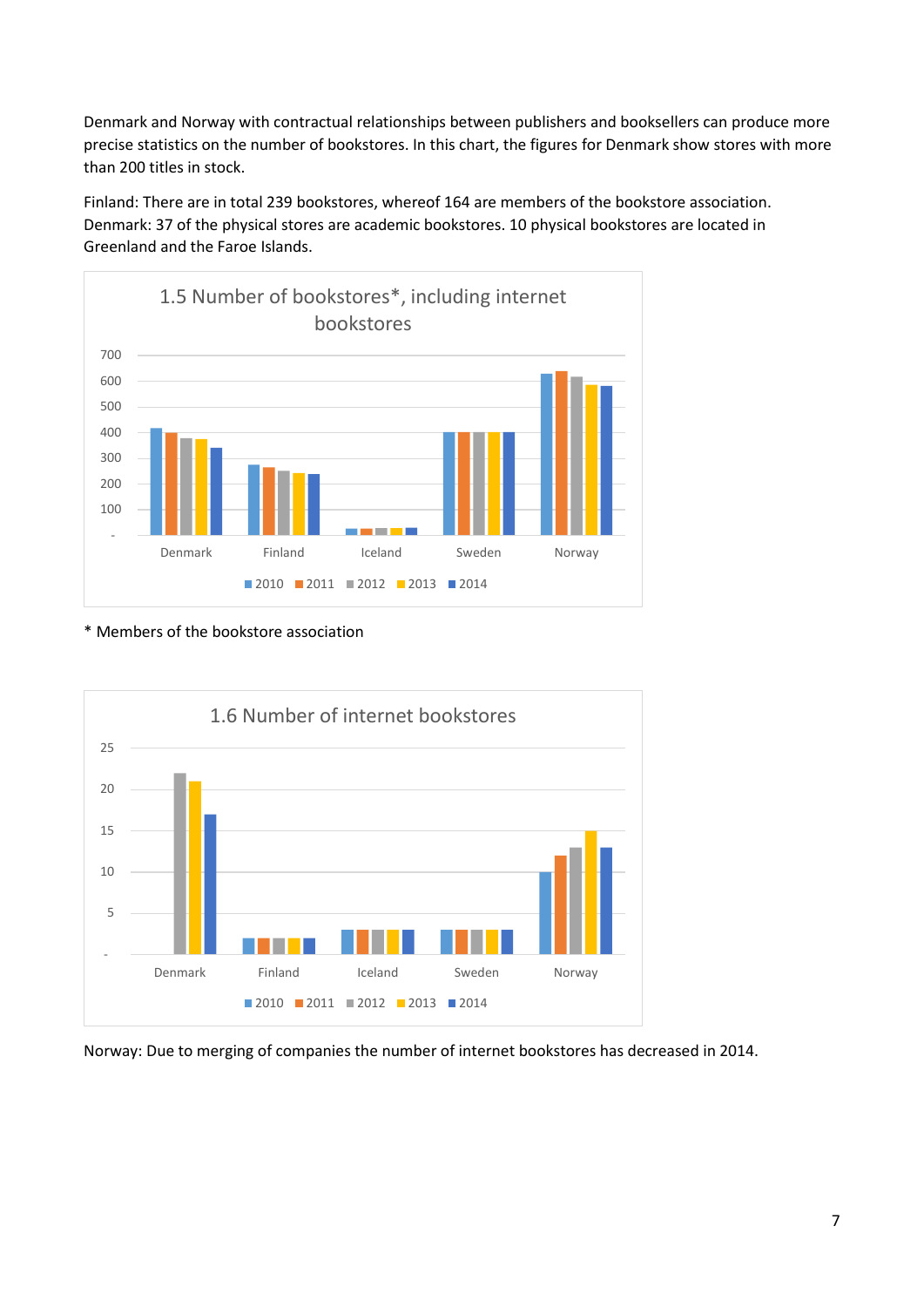# <span id="page-7-0"></span>FIGURES REGARDING MEMBER PUBLISHERS

#### (Members of Nordic publishers associations)

The information in this chapter is based on member publisher figures only, except Denmark where the total market figures are used (estimated to cover 85% of total market).

All attempts to count the number of publishers in a country will show different results, due to definitions and methods used. There is a core of professional publishers with continuous activity and annual programs. In addition to that, there is a large number of semi-professional and hobby publishers, all contributing to the total output of books.

The sale and distribution in the trade market compared to the professional/educational market is significantly different in each Nordic country. We have therefore chosen to show the trade market on the following pages.



## <span id="page-7-1"></span>Membership

The chart above includes the following associations:

Denmark: Forlæggerforeningen (Danish Publishers Association) Finland: Suomen Kustannusyhdistys ry, Finlands Förlagsförening (The Finnish Book Publishers Association) and Suomen Kirjankustantajat Iceland: Félag íslenskra bókaútgefenda (Icelandic Publishers Association) Norway: Den norske Forleggerforening (The Norwegian Publishers Association) Sweden: Svenska Förläggareföreningen (The Swedish Publishers Association) Föreningen Svenska Läromedel (The Swedish Association of Educational Publishers)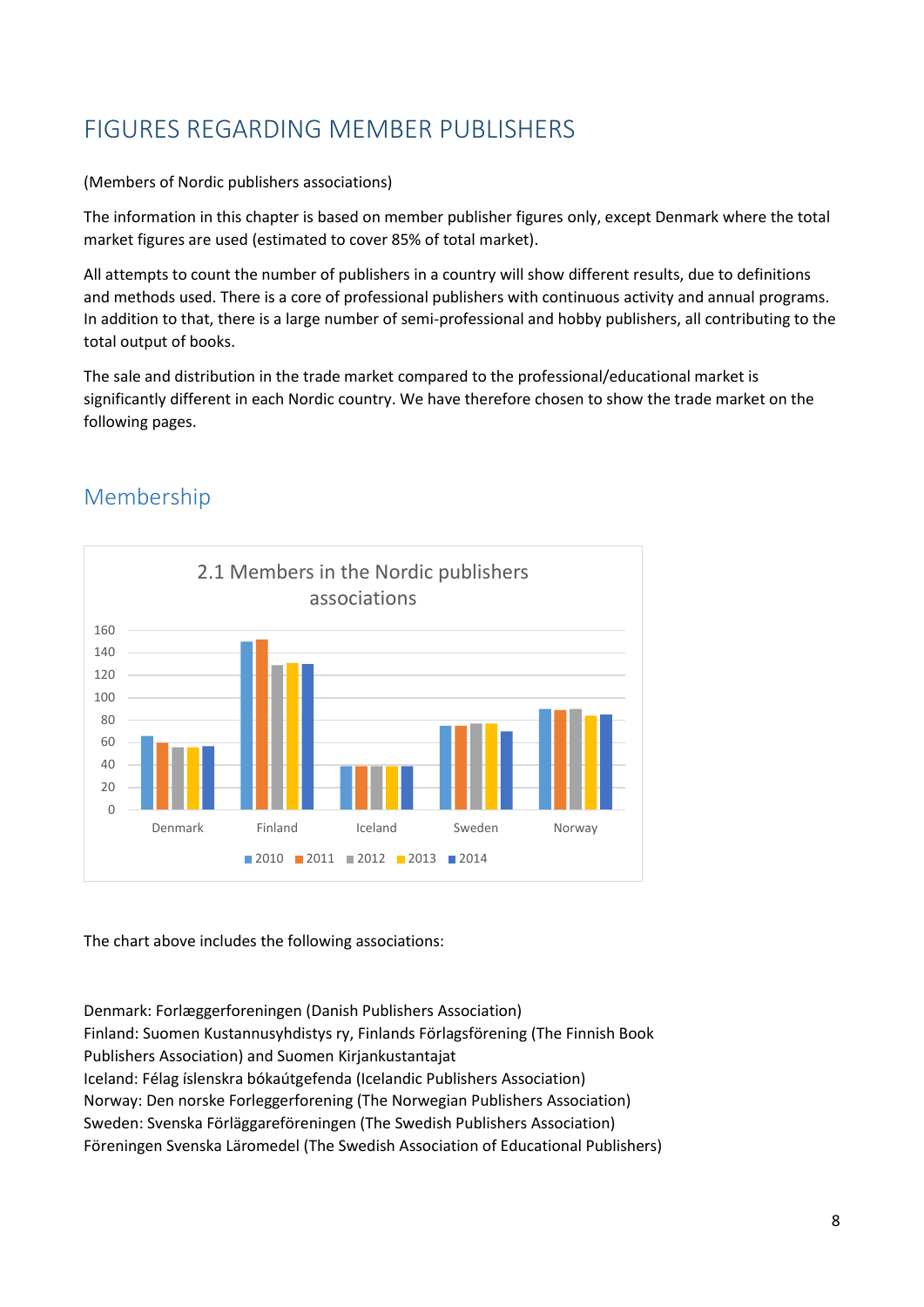### <span id="page-8-0"></span>Total turnover



The chart shows the member publishers' net sales of books in million Euro. The figures includes all formats (paper books, other physical products and digital downloading) and all literary categories (trade market, professional/educational market and library market).

Sales for Denmark, Iceland, Sweden and Norway are converted into Euros. This implicates that changes in the currency rate affect the charts. The big decline in Norway's figures in 2014 is mainly caused by weakening of the Norwegian krone.

Iceland: Booksale in Iceland has decreased for the last three years. After the economical crises it dropped slower than other products but now it seems like it's still going down while other goods are picking up in sale.

Denmark: Figures includes members and non-members. Print and e-books, licenses are not included. Market share is estimated to approximately 85 %.

Sweden: Figures does not include postgraduate studies, university and college, and will therefore affect the shares of channels, literary categories and formats, in this chapter.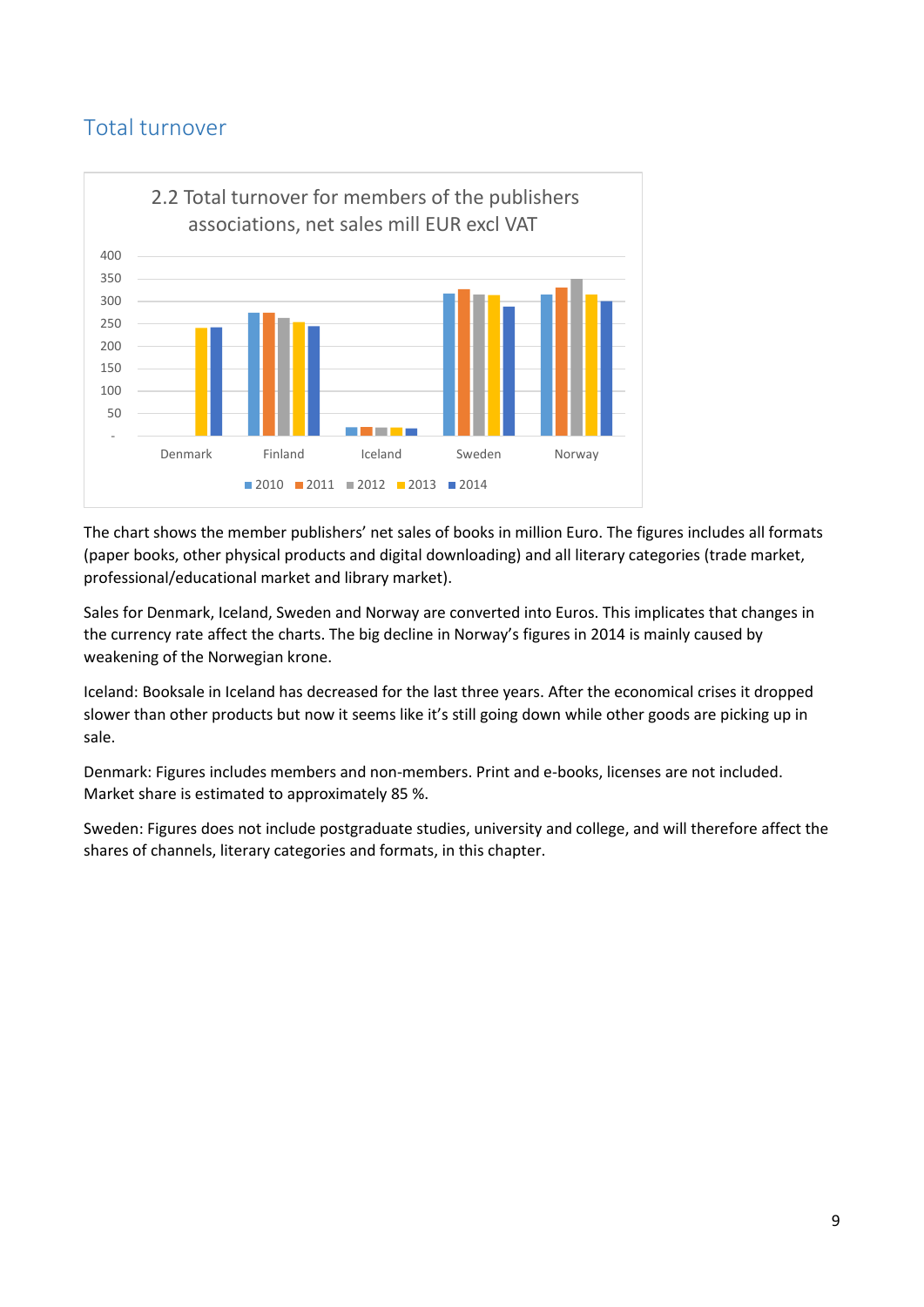



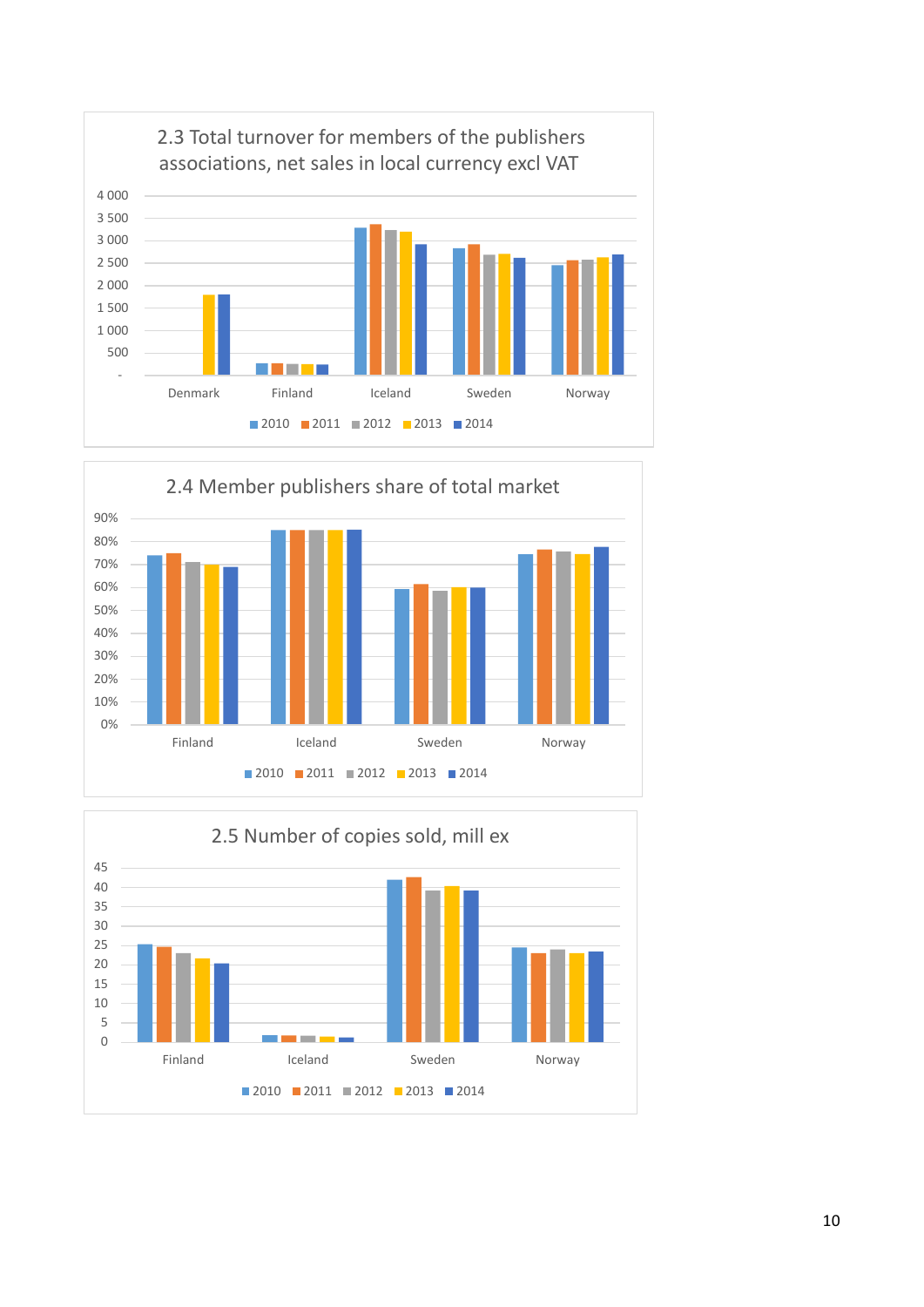

Based on turnover for member publishers estimated in consumer prices, divided with number of copies sold. Denmark does not have figures regarding numbers of copies sold.

|                | <b>Average book price</b><br>consumer prices EUR | <b>Price level</b><br>index 2014** | Average book price<br>adjusted with price<br>level index |
|----------------|--------------------------------------------------|------------------------------------|----------------------------------------------------------|
| <b>Sweden</b>  | 10,7                                             | 1,09                               | 9,8                                                      |
| <b>Finland</b> | 17,0                                             | 1,00                               | 17,0                                                     |
| <b>Norway</b>  | 20,9                                             | 1,32                               | 15,8                                                     |
| <b>Iceland</b> | 18,9                                             | 1.09                               | 17,3                                                     |

\*\*Statistisk sentralbyrå's price level index, Price level index is defined as purchasing power parity divided with currency rate. The price level index expresses the price level for a given country, related to one or several other countries.

### <span id="page-10-0"></span>Net sales per literary category

The following charts show the proportion of publisher's sales per category in percent of total sales. The percentage includes both paper books, other physical products and digital downloading/streaming.

Iceland: Over 90% of all educational material for 6-16 years old is published by the National Centre for Educational Materials. It's included in these numbers but it has to be pointed out that their prices are merely just printing prices. Iceland does not have figures for 2010 – 2013.

Sweden: There is no collection of data for sales per channel of books for postgraduate studies, university and colleges. That means that these sales figures are not included in any other category either, and will therefore effect the percentage share of the other categories.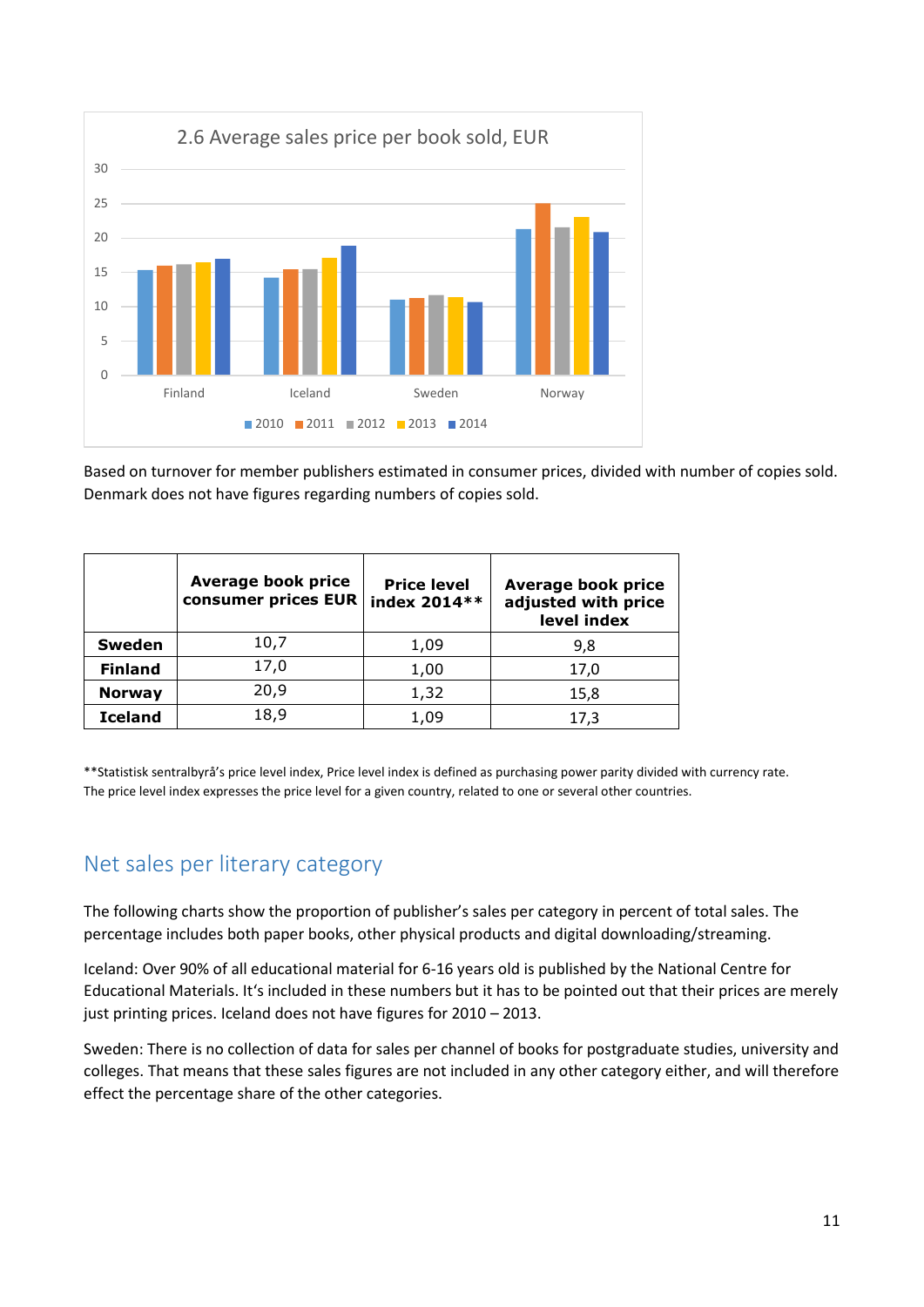

Sweden: A major curriculum reform in 2011 lead to schools buying new textbooks etc and increased the sales. There has also been a rise in number of pupils.

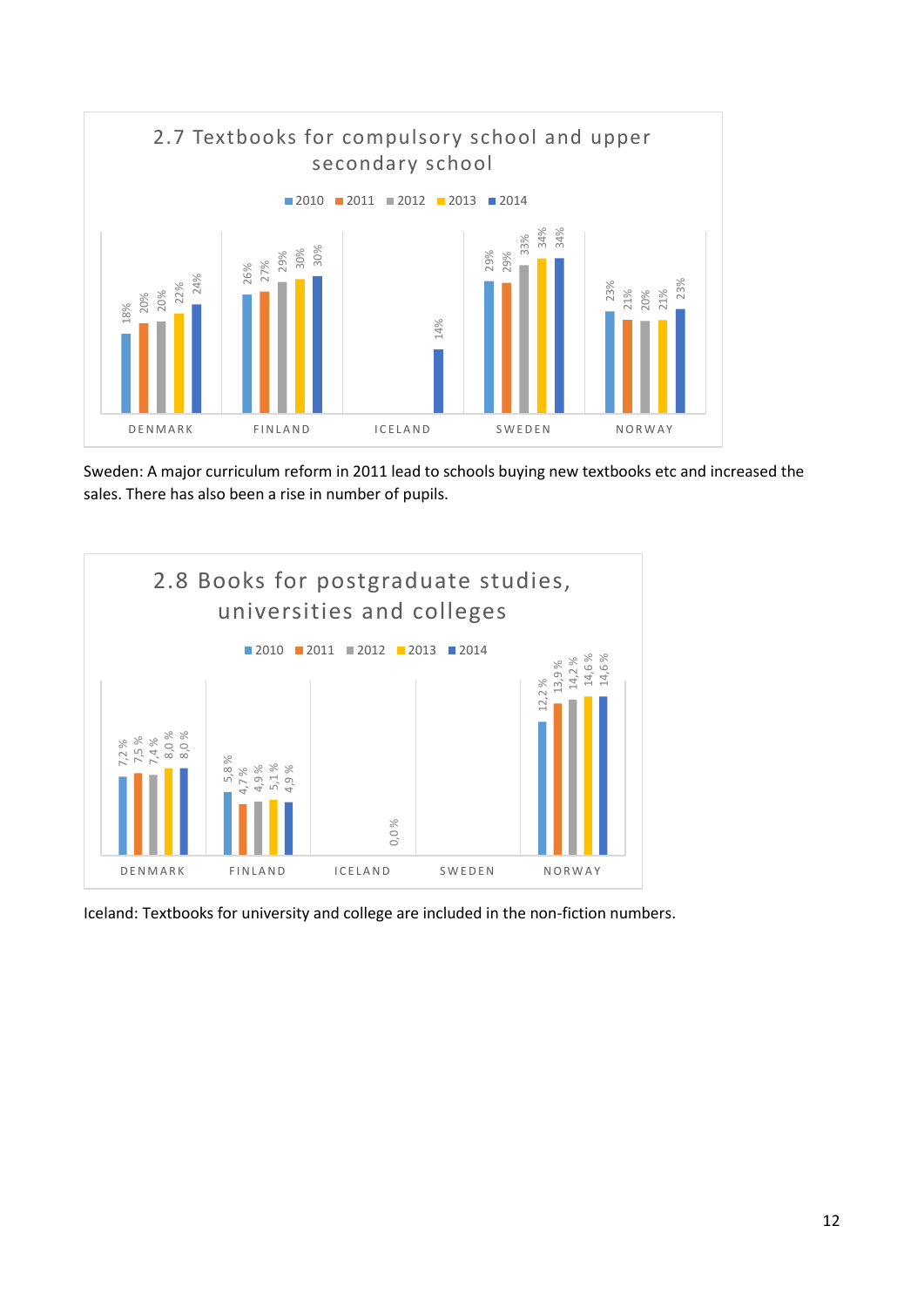

Finland has a history as a non-fiction land, in early 1980's non-fiction was 40% of total sales and 65% of the general fiction/non-fiction sales.

Norway: The decrease from 2010 to 2014 is 4 % and is mainly related to the increased availability of

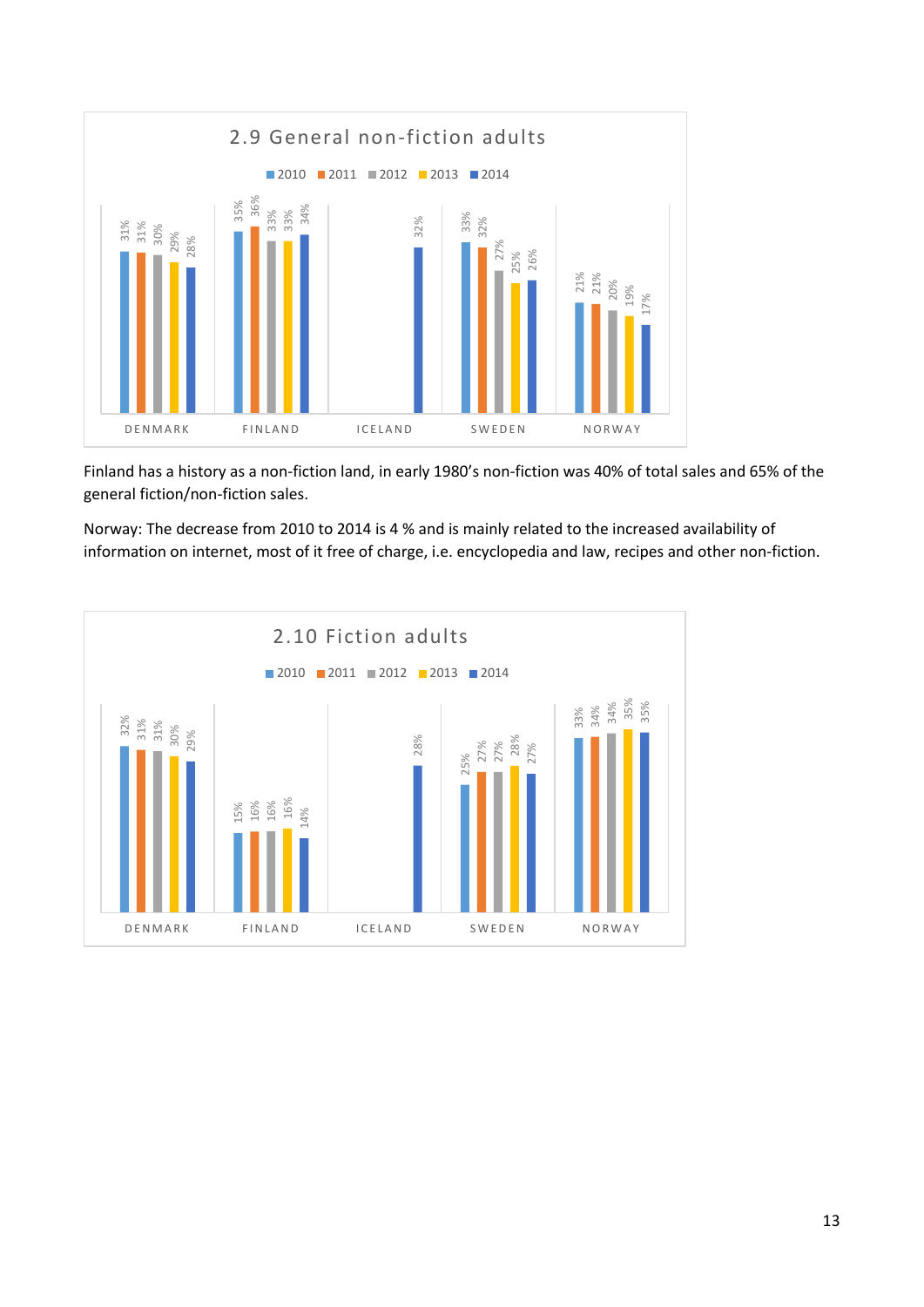

Finland's figures also includes comics.

### <span id="page-13-0"></span>Net sales per channel – Trade market

The following charts show the proportion of member publisher's net sales of trade through different sales channels, as percent of total trademarket sales.

They do not show the market share of the different sales channels in terms of sales to consumers. The percentage includes both paperbooks, other physical products and digital downloading/streaming.

Iceland does not have numbers divided per channel.

Denmark figures include both members and nonmembers (estimated to cover 85% of total market).



Sales to internet bookstores covers pure internet bookshops which have the internet as their sole or primary sale channel.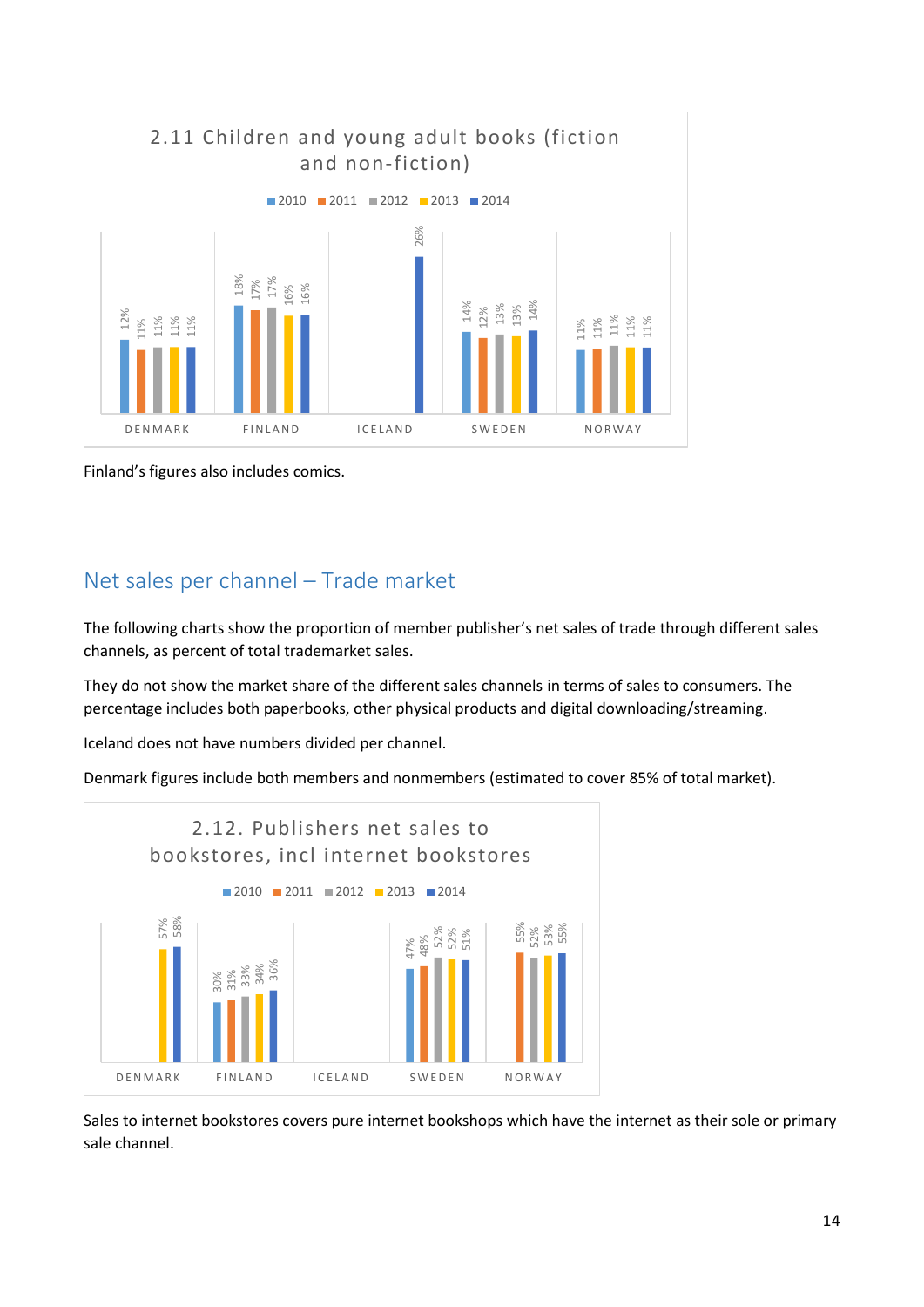

Sales to other retailers including supermarkets and drug stores.

Finland: Figures includes also sales to wholesalers who directly sells to libraries and schools. Export figures are included in these figures, and the total share is estimated to be lower than 0,5%.



Denmark: The figure includes sales to consumer's incl. sales via own book club, also direct sales to public institutions, incl. libraries and educational institutions and private schools.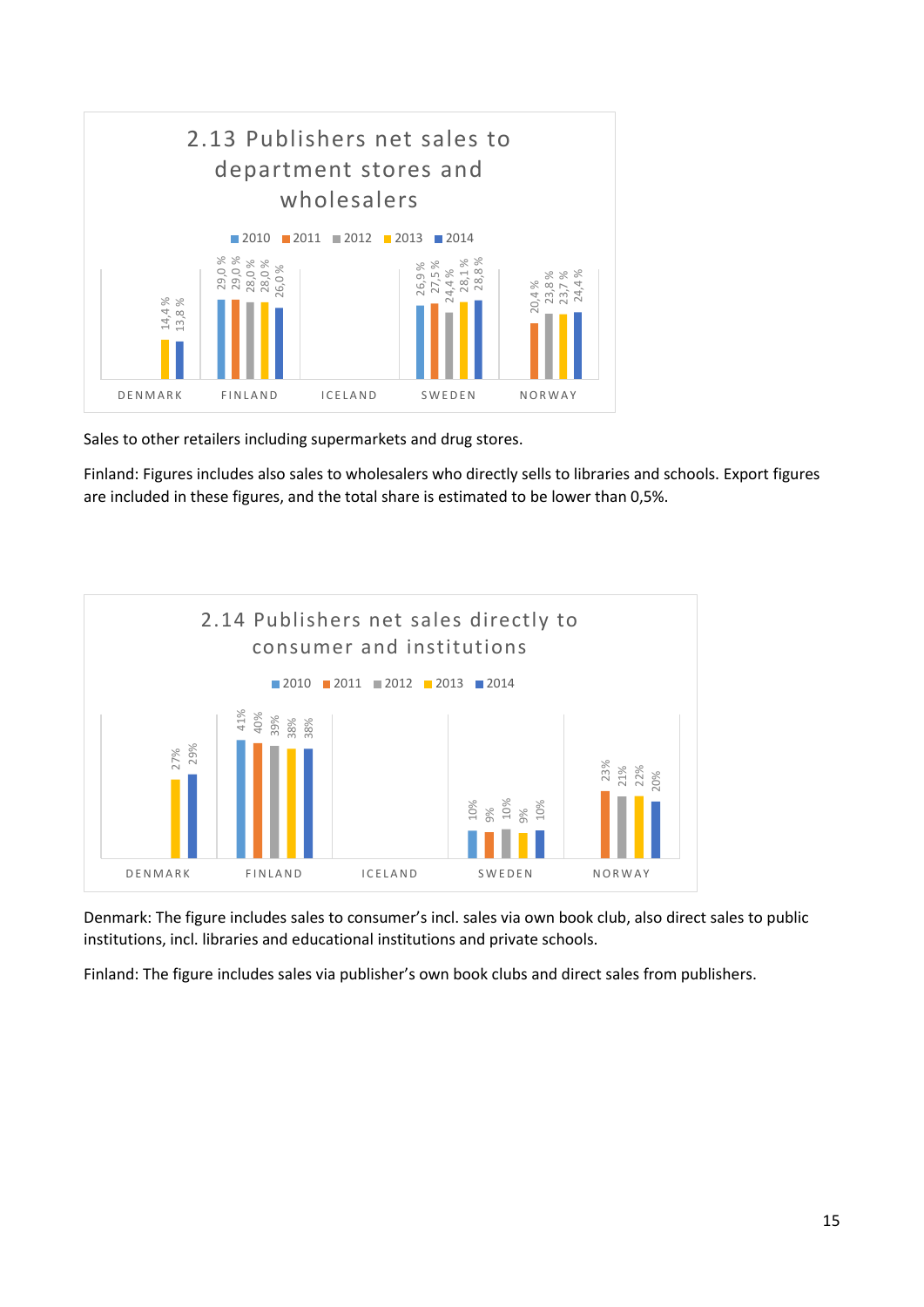

Norway: The largest share is regarding higher education and professionals, and digital sales also covers quite a big share.

Sweden: The relatively high share of export sales for Sweden for the 2010 and 2011 is largely due to the Millennium series, but also to the big interest in Swedish crime literature in common that the series brought. Books in Swedish are also sold in Finland and to some extent in the other Nordic countries.

<span id="page-15-0"></span>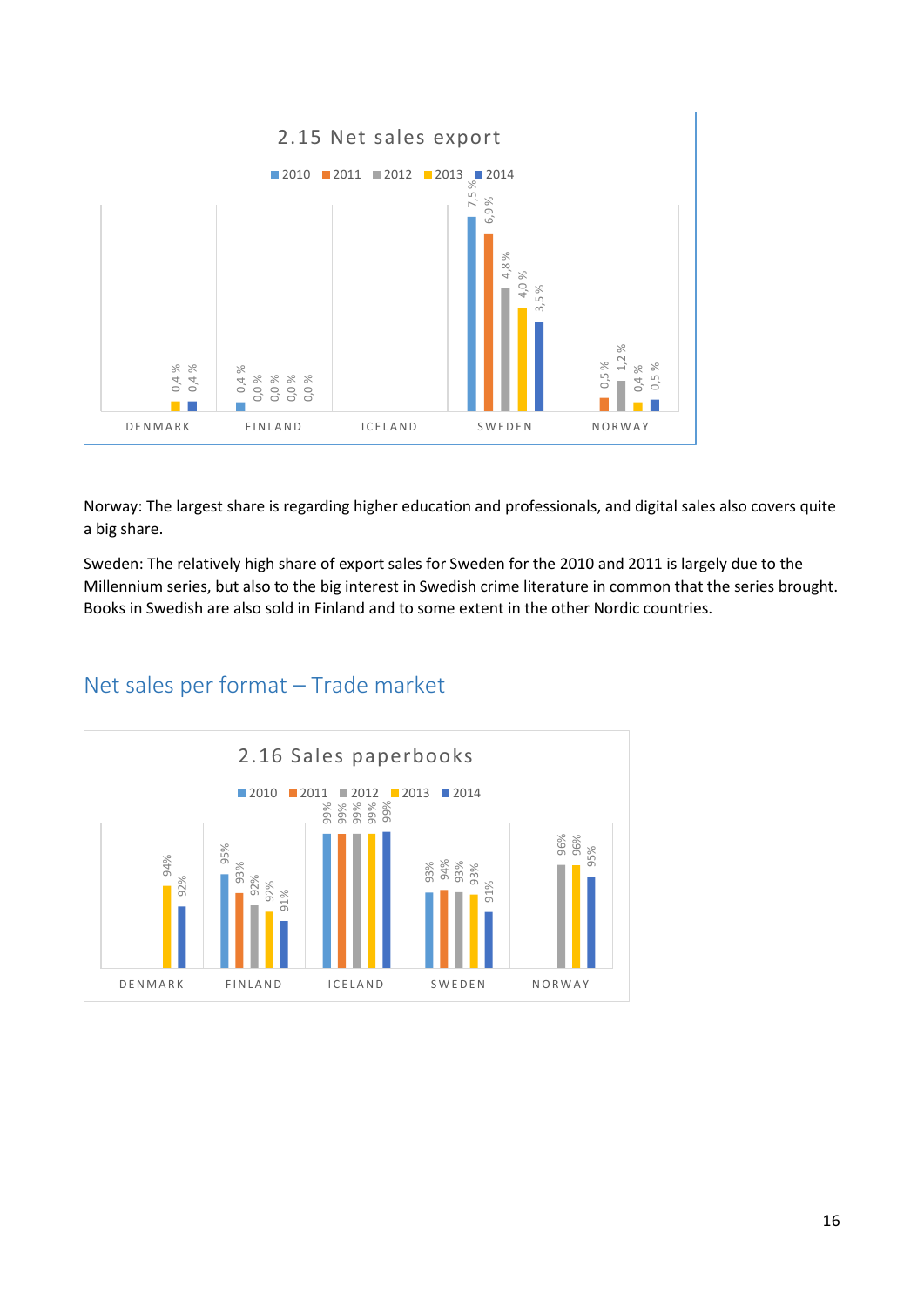

Denmark: Audiobooks includes also audio downloadable/streaming.



Denmark: Includes sales to Netlydbog and eReolen (digital library) and audio books in subscriptions, fx Storytel, and I-books.



Denmark: Physical and downloadable/streaming and via apps. Incl. sales to eReolen (digital library) and ebooks in subscriptions, fx Mofibo.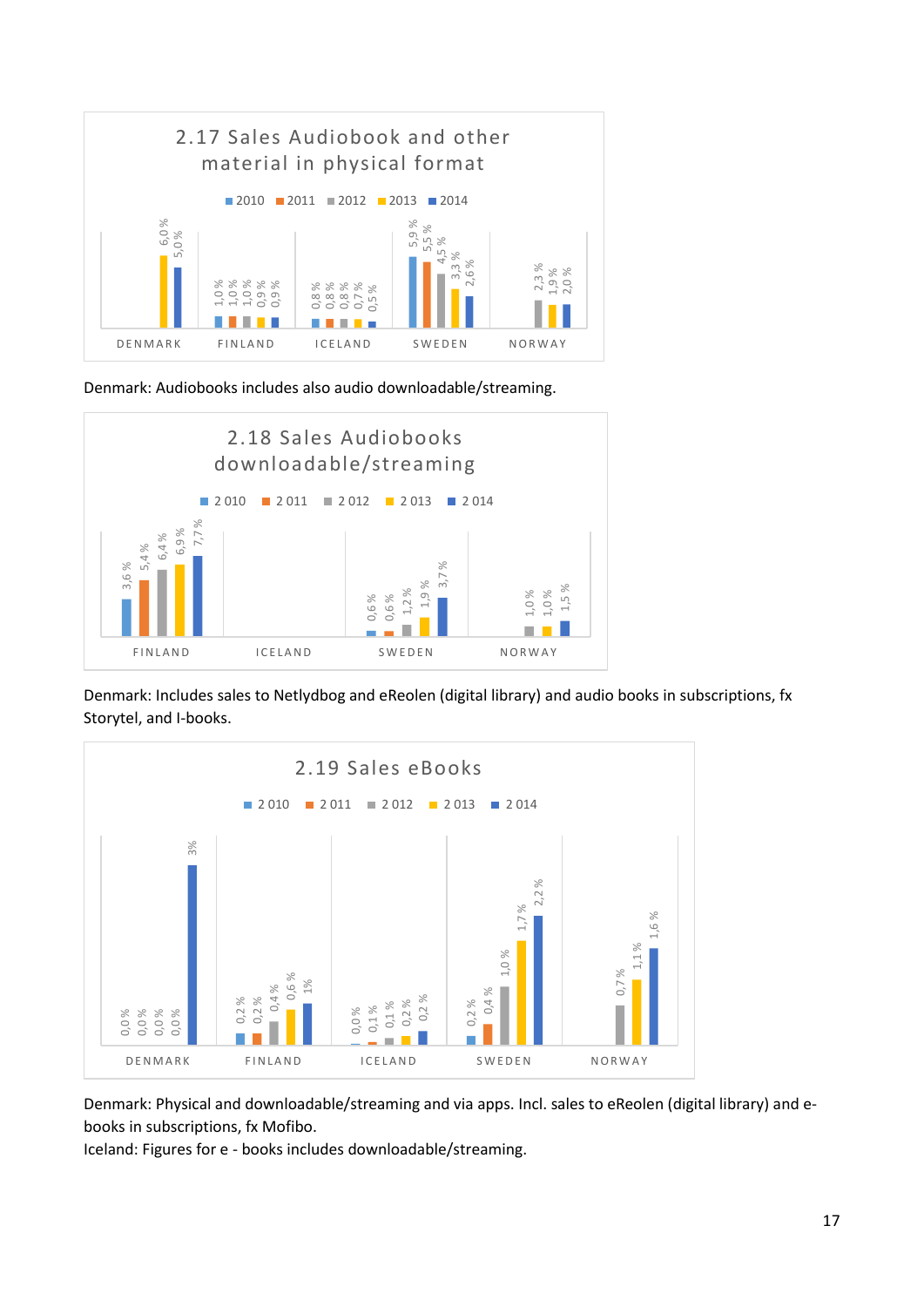# <span id="page-17-0"></span>THE DIGITAL MARKET

### <span id="page-17-1"></span>Denmark

The digital share of total revenue increased from 12% in 2013 to 14.3% in 2014.

Within the sales of learning materials the digital sales constitute 28.6% while in the trade (ie sales of fiction and non-fiction and children's and youth literature) this figure is 7.8%.

The Danish Publishers Association estimates that e-book sales in 2014 amounted to 5.2% of publishers' trade turnover, while audiobooks accounted for 2.6%.

Within trade, the digital demand is greatest within fiction at 12.1% of trade revenue. 45% of publishers' sales of fiction for online trading was digital, and 46% of the direct sales of fiction to public institutions (mainly libraries) was digital.

Sales of books for children and youth has the smallest digital share of 2.9%.

The digital sales of learning materials increases by 16%. The increase is due not least to the Government and KL's (Local Government Denmark) project «IT in elementary schools», where they in the period 2012-2017 have earmarked almost 500 million kroner in state subsidies for municipal purchases of digital learning resources. Municipalities co-finance 50% of the purchase.

### <span id="page-17-2"></span>Finland

#### Internet sales

We know that at least 8% of total value of printed books have been sold via internet in 2014. We have no exact knowledge from the sales of overseas book sales to Finland via internet. We estimate that the total share of internet sales is 10 - 13 % and increasing slowly.

#### E-books and digital audio books

Since 2007 the sales of E-books have increased erratically. In 2014 the sales increased 17 % and were 7% of total digital sales and 0.6 % of publisher's total sales.

Sales of digital audiobooks were decreasing from 2010 to 2012 (59 %) and increasing from 2012 to 2014 (137 %). In 2014 sales were 1% of publisher's total digital sales and 0.1 % of publisher's total sales.

### Streaming

Increasing part of digital audiobooks and e-books are distributed in streaming format instead of downloading. Main part of online-publications (other streaming material) are distributed in streaming format and represent about 80 % of digital sales.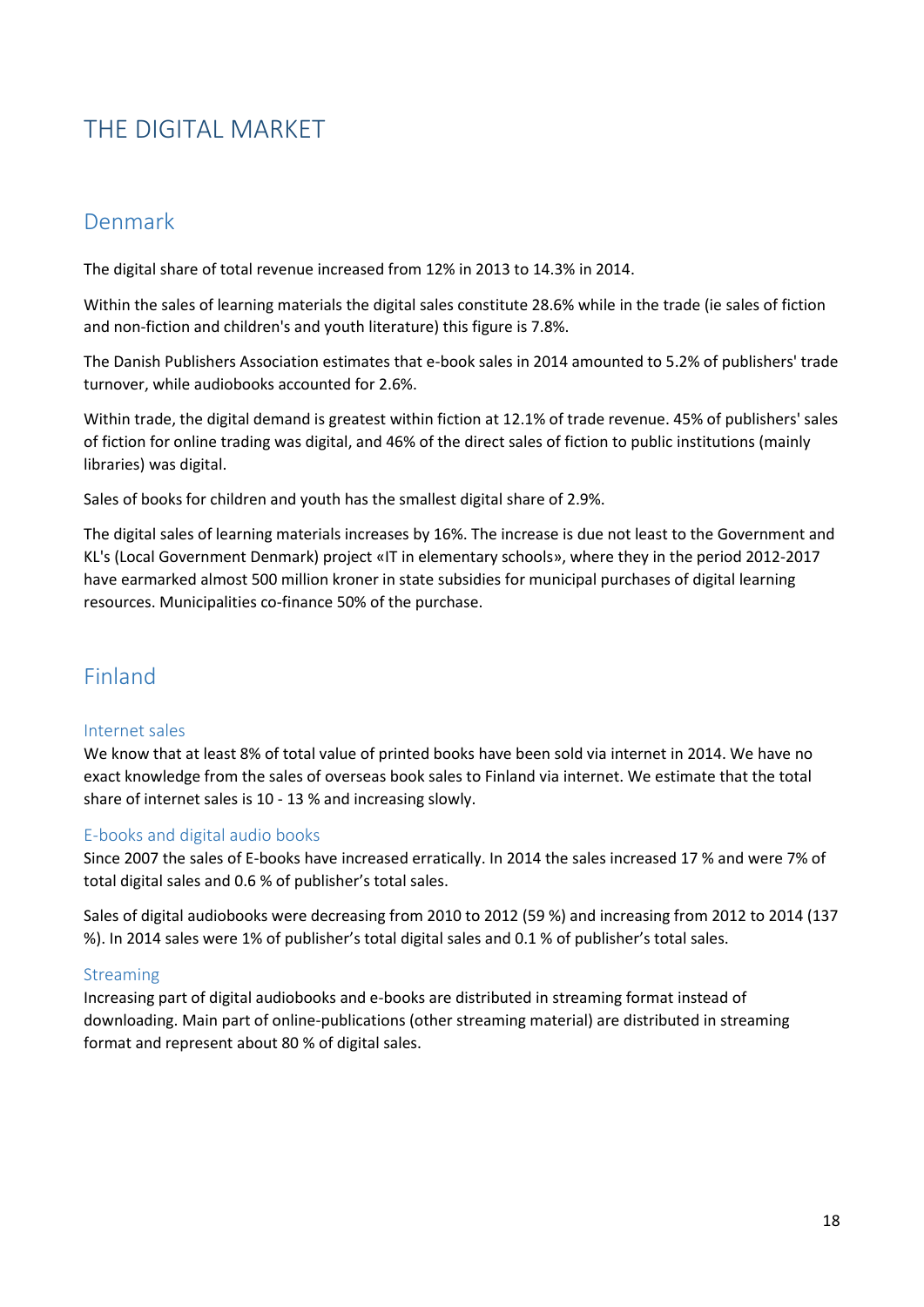### <span id="page-18-0"></span>Sweden

#### Internet sales

When including non-Swedish online retailers the online sales currently account for nearly half of total bookstore sales in Sweden.

#### E-books and digital audio books

The market for e-books and digital audio books still is limited but is increasing quickly. Downloadable and streaming audio books have outgrown audio books on CD and other physical media and now make up 4 % of publishers' total sales. E-books account for about 2 % of publishers' sales but is rapidly increasing. The number of new e-book titles amount to 28 % of all new titles. Some of the new e-book titles are re-editions of "classical" books.

#### Streaming

Mainly due to an increased number of streaming services available and the easy access to such services through smart phones, streaming audio books have seen a sharp increase in Sweden. We have no information as to what the respective share of downloadable and streaming audio books amount to, but streaming audio books have been quite successful.

### <span id="page-18-1"></span>Iceland

#### Internet sales

There are three internet bookstores in Iceland, all of them working closely with physical bookstores. We do not have information on the turnover from these bookstores, but we estimate that bookselling on the internet is somewhere between 4–8% of the total market for Icelandic books and it is slowly increasing.

There are no information available on imported books to Iceland. We estimate that at least 50% of the total market of imported books is bought on the Internet.

#### E-books and digital audio books

The sale of e-books has increased 40% between 2013 and 2014. E-book sales account for 0.25% of the total book market, excluding audio downloads.

The same amount of e-books, around 60 new titles, were published in 2013 and 2014.

We do not have information about the ratio between physical and downloadable audio books, but there was a 33% decrease in sales between 2013 and 2014.

### <span id="page-18-2"></span>Norway

The digital share of total revenue increased from 6.7 % in 2013 to 8.2 % in 2014.

#### E-books and digital audio books

The operations of The Norwegian Book Database (DnBB), owned by the leading publishing houses, booksellers, and distributors in the Norwegian market, have since 2011 expanded to include distribution of e-books. This cloud based database enables accessing and reading Norwegian e-books on multiple e-reading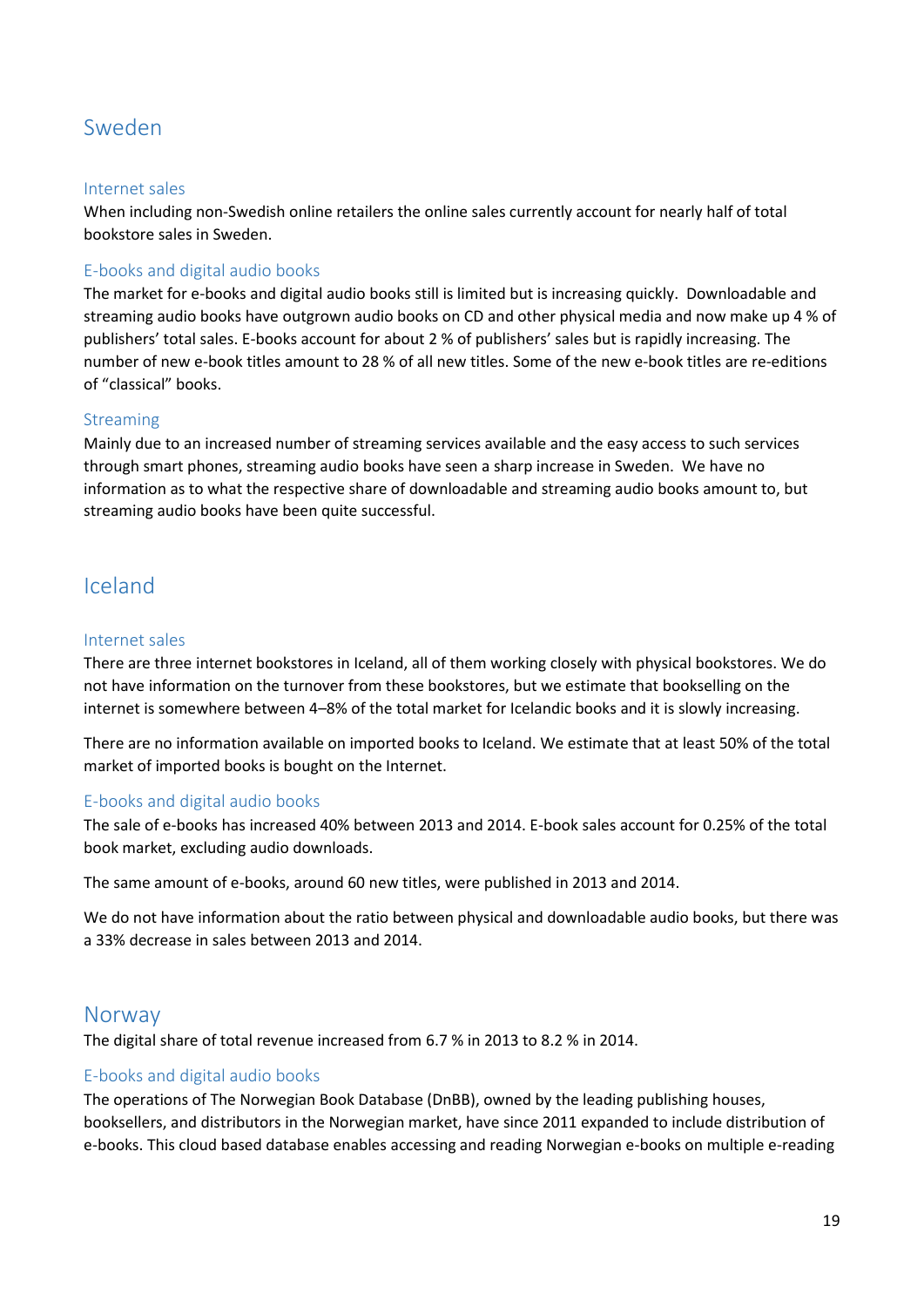devices, and it allows the purchaser to assemble all her books in the same application, regardless from which bookstore she purchases them.

Most publishing houses that offers both paper books and e-books, now generally offers the same adult fiction title in both formats simultaneously. In 2014, 1748 e-books, whereof 1645 general literature, were published by Norwegian publishers. Member figures shows 1311 e-books, whereof 1257 general literature.

Since the establishment of a common e-book distribution system in 2011, the sales of e-books keep increasing. In 2014, e-book sales made up 1 % of the publishers' trade turnover (member publishers). However, the e-book sales in consumer prices increased by 36.5 percent from 2013 to 2014 (including general literature and books for universities, colleges and postgraduate studies).

Sales of books for children and youth, as well as nonfiction for all ages, have a much smaller digital share than adult fiction.

Sales of digital audiobooks (downloadable and streaming) increased from 0.6 to 0.9 percent of the trade turnover (member publishers) from 2013 to 2014.

#### Digital learning resources and Streaming

Streaming and digital learning resources in all categories (general and educational) account for 5.3 percent of the total turnover. Educational content represents circa 90 percent. However, when it comes to general literature, both e-books and audio books are available for streaming, and the selection consists mainly of backlist titles.

### <span id="page-19-1"></span><span id="page-19-0"></span>LIBRARY AND E-LENDING Denmark

#### eReolen.dk 2011-2013

Chart 1 shows the amount of copies sold by publishers to libraries (red) and the commercial market (blue) during the period where publishers offered their books to libraries on eReolen, in a frictionless click based model.

#### **Chart 1 – number of copies Nov. 2011 – Oct. 2012**

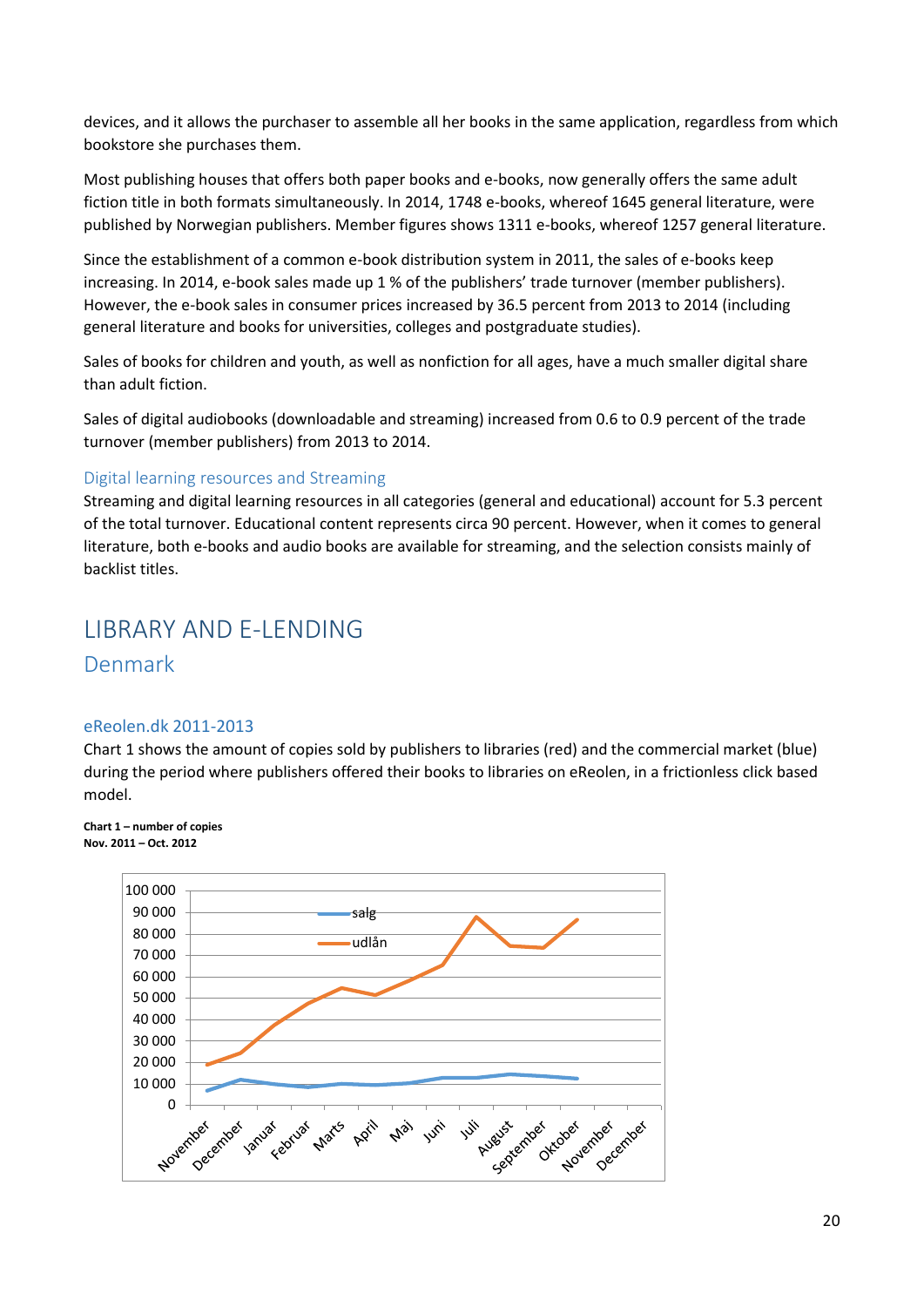#### eBib.dk 2013-2015

Chart 2 shows The Danish PA's statistics on lending and sales of e-books for selected publishers who provide e-books for lending on eBib.dk, a license based lending model. eBib.dk was introduced by the largest Danish publishers to create friction and thereby secure a more balenced development of the library and commercial market respecticely.



#### eReolen 2015 ff

Chart 3 shows The Danish PA's statistics on lending and sales of e-books for selected publishers who provide e-books for lending on eReolen, a new combined license and click model which brings together titles from eReolen and eBib and audio books in a single frontend. The model is flexible, allowing publishers to choose either a click model or a licensing model, where the title after 6 moths transfers to click. There is also the opportunity to let the title stay in a license model.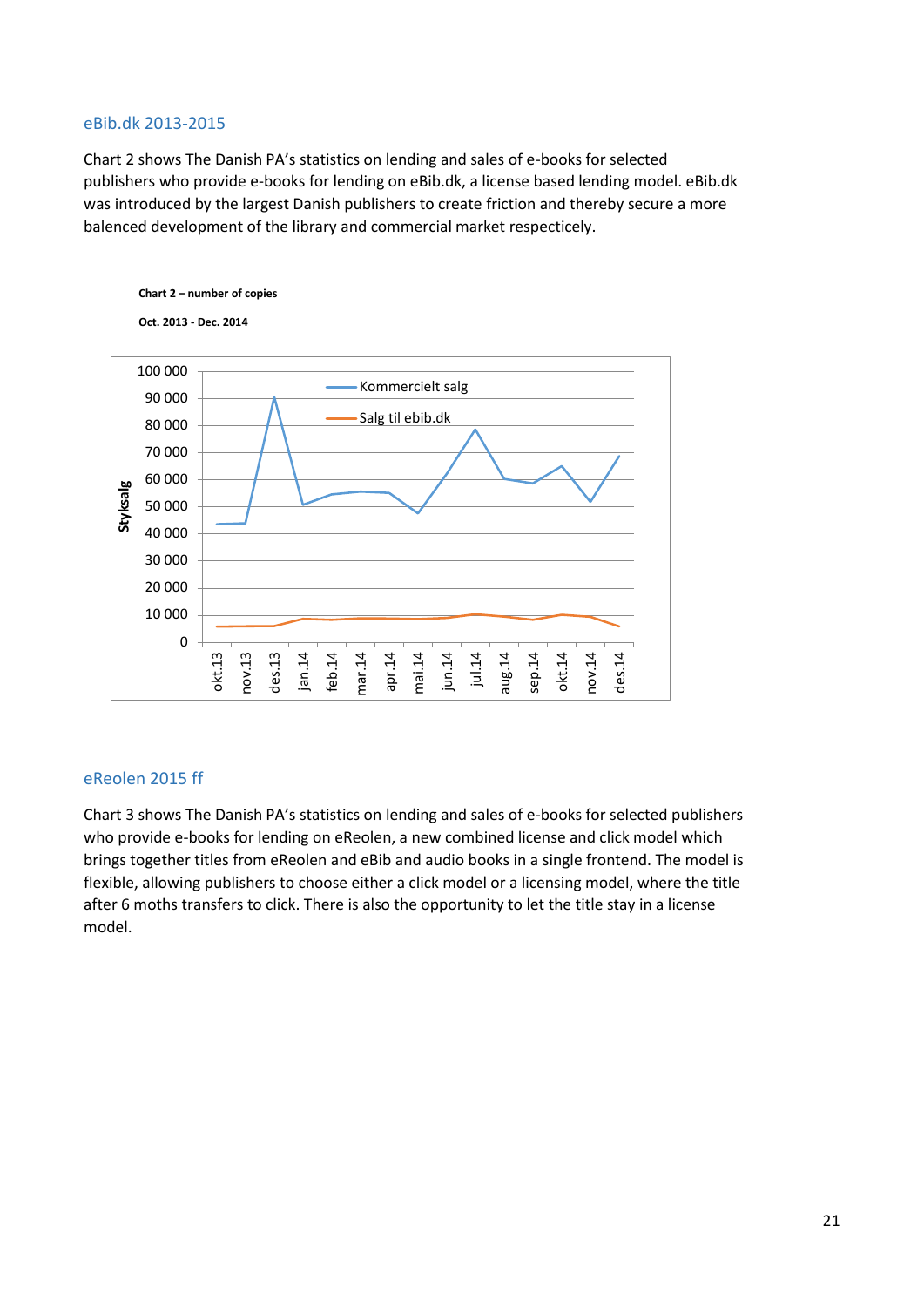**Chart 3 number of copies**

**Jan. 2015 – mai 2015**



### <span id="page-21-0"></span>Finland

In Finland the first steps in lending e-books from libraries were taken in cities Salo and Pori the beginning of 2000s. Systematic activities began in 2002. Statistic are not much available, but a few numbers has been noted.

Per 2014 there is available 2 700 domestic titles and 2 500 foreign titles. About 40 % of e-books published by members of The Finnish book Publishers Association are available. In 2014 e-books are included first time in statistic of common libraries (tilastot.kirjastot.fi), and reports 151 000 loans. The statistic concerning collection may contain overlapping. After estimation of Library of Helsinki there are available about 6 000 ebook titles.

### <span id="page-21-1"></span>Sweden

Sales to libraries still account for the vast majority of e-book sales and in 2014 it amounted to more than 80 % of total e-book sales in number of copies sold. On the contrary audio books have a greater share of sales to consumers, at about 60 %.

The previously dominant model in Sweden which fixed the price to 20 SEK per loan was abandoned since the costs for the libraries grew too high and publishers did not ge reasonably paid.

The publishing houses are now negotiating directly with the libraries and SKL (the Swedish Association for Local authorities and Regions) and the publishing house Natur & Kultur has made an agreement with SKL.